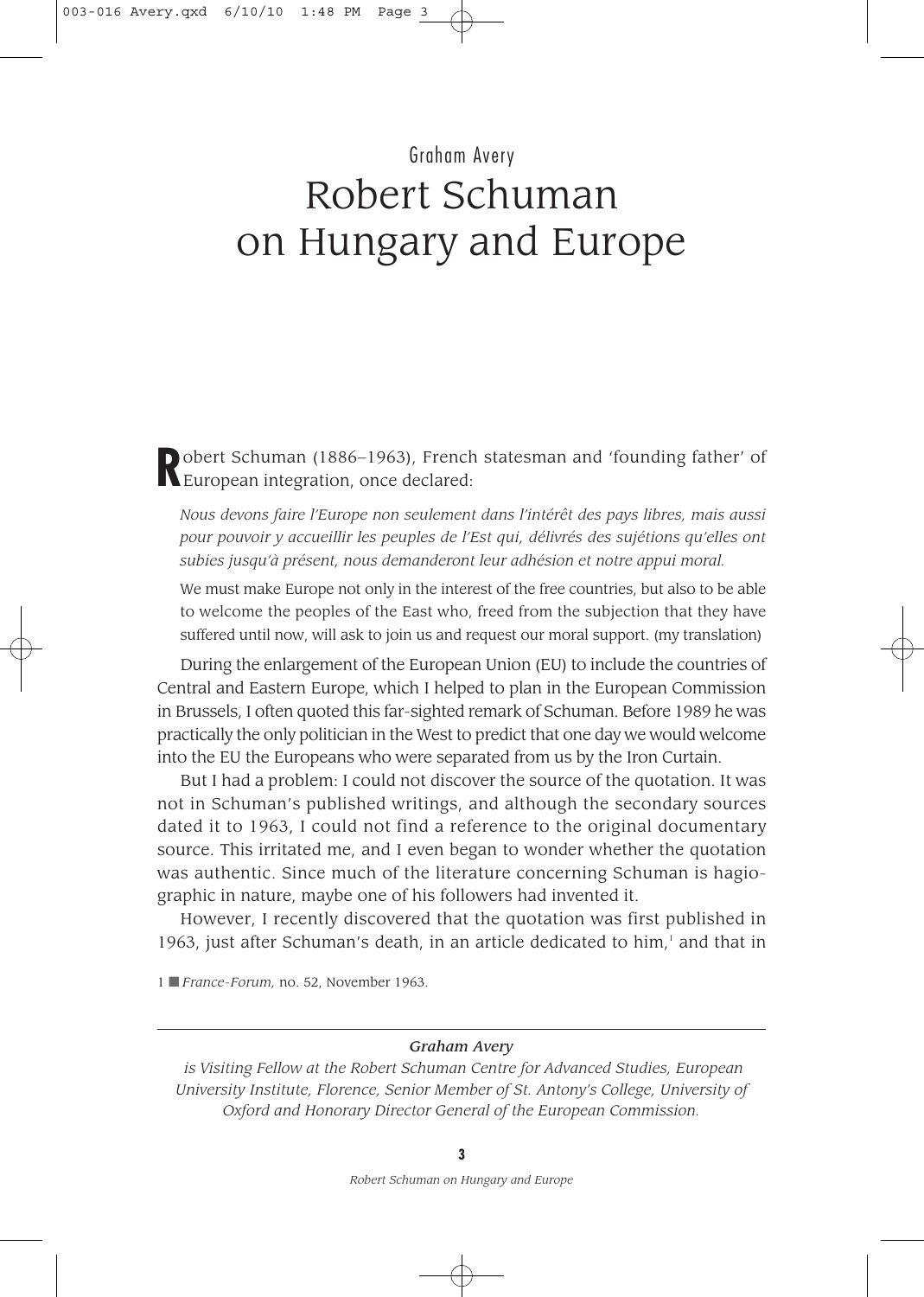fact he made the remark in a speech in Luxembourg on 3 November 1956, of which I have obtained a transcript.<sup>2</sup>

It is clear from other remarks in the speech—whose text has not previously been published—that Schuman's appeal to Europe to "welcome the people of the East" was a response to the events in Budapest of October-November 1956, of which reports were reaching the West when he made the speech. Together with the discovery of the true date and source of the quotation, I found that Schuman had a particular interest in Hungary, beginning with visits to Budapest in the 1930s and continuing in the postwar period. So in this article<sup>3</sup> I will:

■ describe briefly Robert Schuman's life, his visits to Hungary, and his relations with Hungarians in France

■ reproduce the relevant extracts from his speech of 1956, of which only a few phrases have been published before

■ conclude with some reflections on Schuman's vision of European integration.

## Schuman's life

**Robert Schuman was born in Luxembourg in 1886 into a family and a culture<br>that was both German and French. His father, Jean-Pierre Schuman, was** from Moselle in the French region of Lorraine, but as a result of the transfer of Lorraine to Germany in 1871 he became a German citizen; after settling in Luxembourg, he married a Luxembourg woman, who consequently became German, and their son Robert, born in Luxembourg, also had German nationality according to the principle of *jus sanguinis.*

Although his mother tongue was Letzbuergisch, the language of Luxembourg and neighbouring regions, Robert Schuman was also fluent in German and French. After studying law at the universities of Bonn, Munich, Berlin and Strasbourg, he began a legal practice in Metz in Lorraine, which was then part of the German Reich. Recruited into the German army in the Great War, he was seconded into the civil service. After the war Lorraine was transferred to France in 1918, so Schuman became a French citizen, and in 1919 he was elected to the French Parliament as a representative of Moselle.

In political life Schuman was a member of parties of the Christian Democrat family, and from his early days was a militant social Catholic. He probably

3 ■ In the preparation of this article I am grateful for advice, comments and encouragement received from László Bruszt, Professor at the European University Institute; Györgyi Kocsis, Deputy Editor-inchief of the political and economic weekly *HVG*; Jean-Marie Palayret, Director of the Historical Archives of the European Union; Jean-Marie Majerus, Robert Schuman Centre for European Studies and Research (CERE); David Price, Director of the Schuman Project; János Rainer, Director of the Institute for the History of the 1956 Hungarian Revolution; Zsófia Zachár, Editor of *The Hungarian Quarterly*.

<sup>2</sup> ■ I am indebted to David Price, director of the Schuman Project (http://www.schuman.info), for informing me of this document and for kindly making a copy available to me.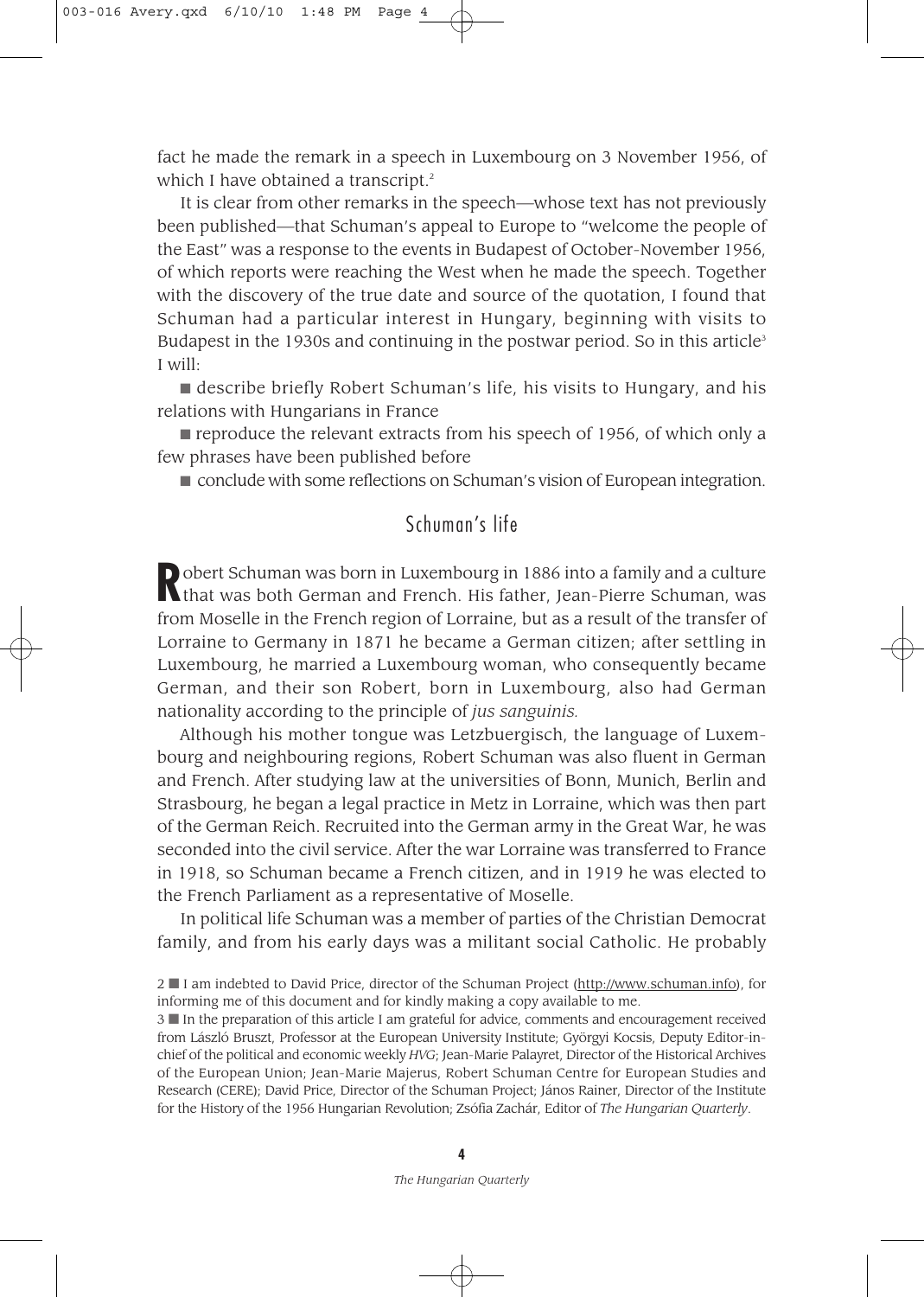considered the possibility of becoming a priest; he never married, and was involved in many Roman Catholic causes. However, his actions and writings show no trace of the anti-Semitism that was common in Catholic circles. Since his death, the procedure has begun in Rome for his beatification.

As a parliamentarian in the 1920s and 1930s Schuman was active in the politics of Alsace-Lorraine, and with his international background he naturally became interested in foreign affairs. He travelled in Central Europe, visiting Germany and countries of the former Austro-Hungarian Empire, including Hungary in 1930, 1934 and 1935.

In 1940, after the outbreak of the Second World War, he was appointed to a junior post in the French government, but resigned at the time of the Armistice, and on his return to Metz was arrested by the Gestapo because he refused to collaborate with the new regime.<sup>4</sup> He was put under house arrest in Germany, but after escaping in 1942 he remained in hiding in various places in France for the rest of the war.

After the war he was elected again to the French Parliament, serving as a representative of Moselle from 1945 to 1962. During the period from 1946 to 1955 he was a member of several French governments, as finance minister, prime minister, foreign minister and justice minister. Later he was the first president of the European Parliament and president of the European Movement.

Already before the war Schuman had developed ideas for new European structures and for the reconciliation of the peoples of Europe, which he put into action after 1945. The French government of which he was a member launched plans for what became the Council of Europe and the Convention of Human Rights.

In an important speech on 9 May 1950, as foreign minister and with the approval of the French government, he launched the Schuman Plan. This proposed the creation of a supranational Community for coal and steel, with a High Authority based on a new type of European legal order. Schuman had already outlined in speeches his ideas for European integration, but they were opposed by other politicians—nationalists, Gaullists and Communists—and by officials in the Foreign Ministry. To avoid the plan being sabotaged, the text of Schuman's declaration was drafted secretly by trusted colleagues in the Foreign Ministry, with the aid of Jean Monnet, head of the French planning bureau.

Schuman's initiative led to the European Coal and Steel Community being created by the Treaty of Paris in 1951; this was the precursor of the European Economic Community created by the Treaty of Brussels in 1956, and later of the European Union created by the Treaty of Maastricht in 1993. Schuman is

<sup>4</sup> ■ François Roth, *Robert Schuman. Du Lorrain des frontières au père de l'Europe.* Paris: Fayard, 2008, p. 235.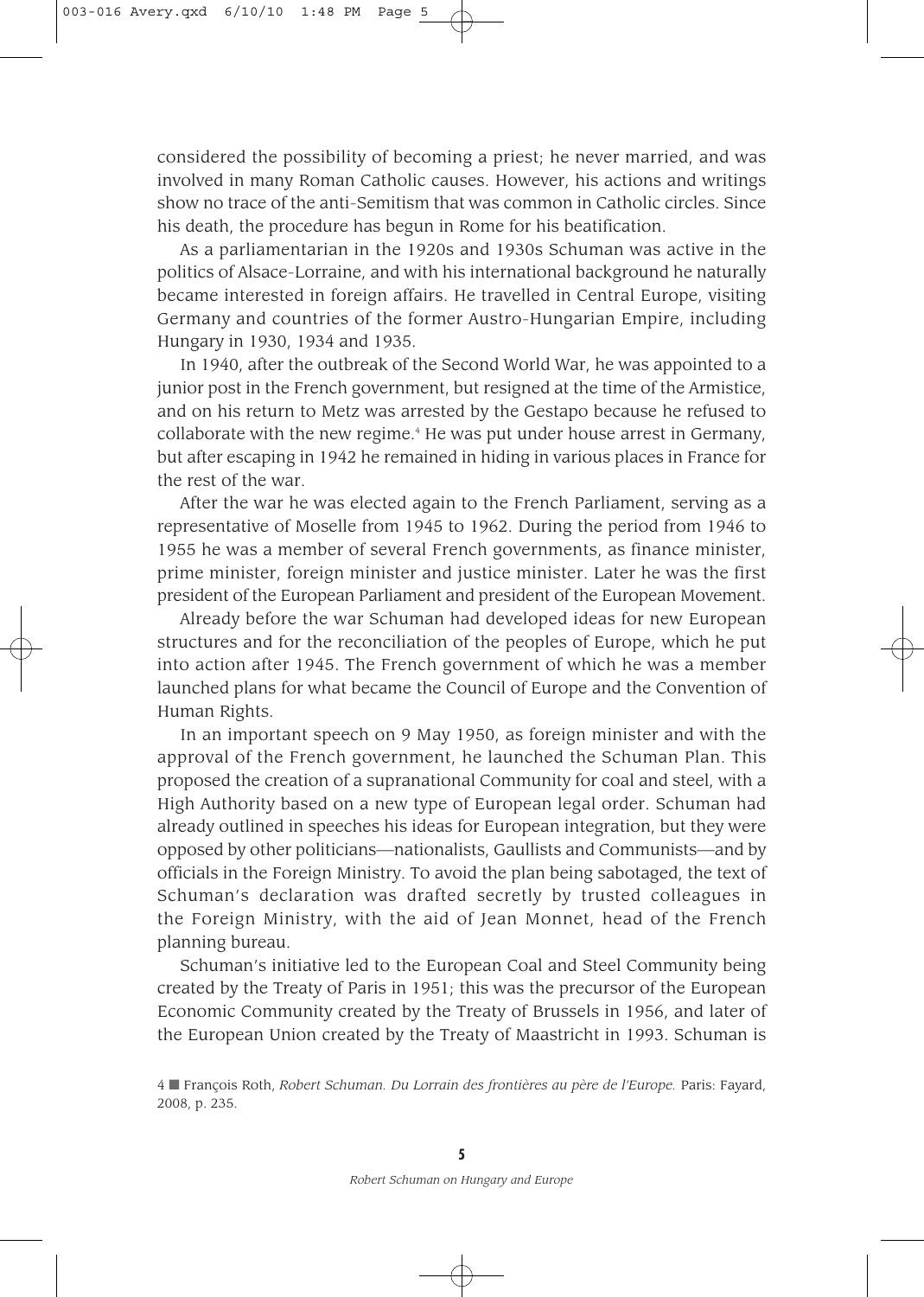thus considered to be one of the 'founding fathers' of the European Union, and the 'Europe Day' celebrated in many countries on 9 May commemorates his 1950 declaration.

Although Robert Schuman held high office in France, he was more honoured abroad than at home; in the eyes of French Gaullists he was too German, and he was also criticized for being too Catholic and too austere. He was in fact a true internationalist, both by experience and by conviction, and his speeches and writings on European integration have had a lasting influence.

## Schuman's visits to Hungary

In August 1930 Schuman took part in a visit to Budapest organized for a<br>
'Groupe d'études de l'Europe centrale' (Study Group for Central Europe) of 'Groupe d'études de l'Europe centrale' (Study Group for Central Europe) of French parliamentarians.<sup>5</sup> Its leader was Abbé Bergey, a Catholic priest and member of the French parliament, who had already organized visits to Hungary and sympathized with the 'National Christian' ideas prevalent in Magyar circles, as did many Catholic conservatives in France. In Budapest Schuman and Bergey stayed—as they requested—in a seminary rather than a hotel.

The official purpose of the visit was to attend ceremonies for the 900th anniversary of Saint Imre (Emerich), son of Saint István (King Stephen), but it also responded to the Hungarian government's wish for better links with French political circles. The government paid part of the cost of the visit, provided the services of a guide to accompany the visitors, and arranged for them to meet the President of the Parliament, Foreign Minister Lajos Walkó and Social Affairs Minister József Vass.

Although the visit from 16 to 22 August was brief, it seems to have had a considerable influence on Schuman's thinking. The situation in Central Europe was not well understood in France at that time, but Schuman was one of those who realized that the economic crisis threatened the chances of peace, and that the growing power of Germany required a change in French foreign policy towards the countries of the Austro-Hungarian Empire which had been 'losers' of the First World War. The idea was for France to develop a counterweight to the power of Germany by improving its relations with Austria and Hungary, to encourage cooperation among the states of the Danube Basin, and even to bring back in some way the Catholic Habsburg monarchy.

Four years later in May 1934 Schuman visited Vienna and Budapest with a group of politicians and journalists led by the French parliamentarian Xavier Vallat, who hoped to develop an alliance between France, Italy and the Central Europeans

<sup>5</sup> ■ This section concerning Schuman's visits to Hungary draws largely on Gergely Fejérdy's important article "Une relation oubliée: Robert Schuman et la Hongrie." *European Issues,* no. 194, Paris: Fondation Robert Schuman, 2005.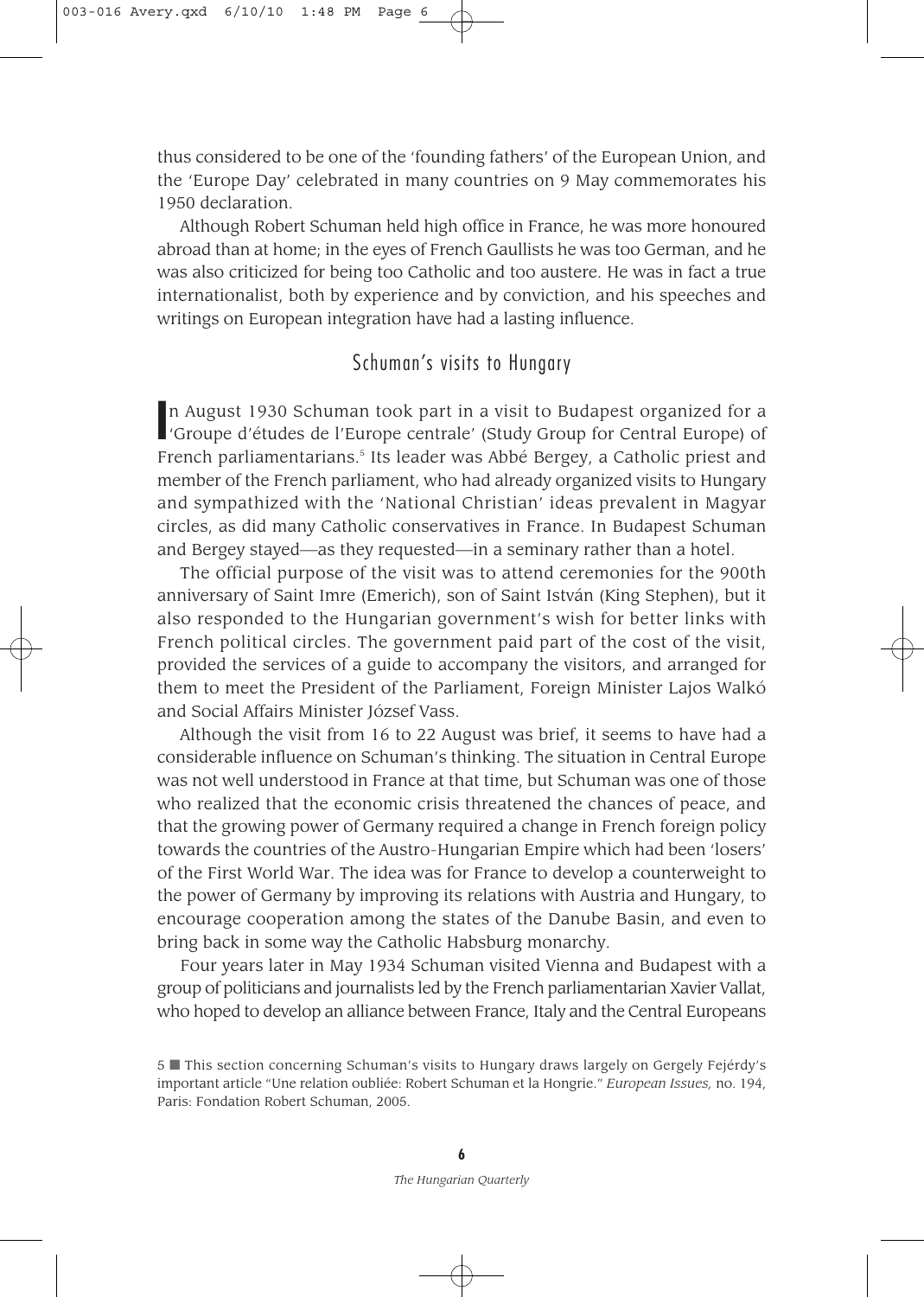in order to inflect the policies of the Third Reich following Hitler's rise to power. The visit to Hungary was made at the invitation of the newspaper *Pesti Hírlap,* and its aim was to show the visitors the country's political and economic situation. Their tour included not only the capital but also Esztergom and Bábolna.

During their visit they were received by Regent Miklós Horthy, Prime Minister Gyula Gömbös and President of the Parliament László Almássy. Among other public figures whom they met were the Primate of Hungary Jusztinián Serédi, Foreign Minister Kálmán Kánya, Minister of Education Bálint Hóman, Kálmán Darányi (who became Prime Minister in 1936), Pál Teleki (who became Prime Minister in 1939) and Andor Lázár.

One of the group's visits was to the Kisgazdapárt (Smallholders' Party) whose chairman was Tibor Eckhardt, Hungary's High Commissioner at the League of Nations. During a visit to the Nemzeti Radikális Párt (National Radical Party) Schuman switched at a certain moment from French to German to facilitate the conversation, which evidently irritated the group's host Endre Bajcsy-Zsilinszky, who was a Germanophobe. Seeing this, Schuman remarked "Gentlemen, if the German language doesn't worry me, it shouldn't be a problem for you."

This visit to Hungary, and another which he made to Yugoslavia in August 1934, seems to have reinforced Schuman's belief that French policy should be directed towards a rapprochement with Austria and Hungary in order to restrain German expansionism. From his origins in Lorraine, Schuman understood well the problems of minorities with which many of the Central European countries were struggling and the difficulties caused by the frontier adjustments which Hungary and its neighbours had experienced.

In September 1935 Schuman visited Hungary again with another group of French parliamentarians and journalists, invited to study the economic situation by *Pesti Hírlap* together with Magyar Gyáriparosok Országos Szövetsége (Hungarian National Association of Industrialists) and Magyar Gazdasági Egyesület (Hungaria National Association of Economists). They were received by Regent Miklós Horthy at his residence at Gödöllô, and by members of the government including Finance Minister Tihamér Fabinyi. During their visit, which lasted from 13 to 20 September, they were also taken to the village of Röszke to see the problems caused by frontier changes. After leaving Hungary they returned to France via Vienna, where they met Chancellor Schuschnigg.

### Schuman's contacts with Hungarians in France

**D**uring the period after the Second War when he held government office in Paris, and particularly when he was Foreign Minister in 1948–53, Robert Schuman had further contacts with Hungarians. His acquaintance with Pál Auer was probably significant for the development of his views not only on Hungary, but also on Europe.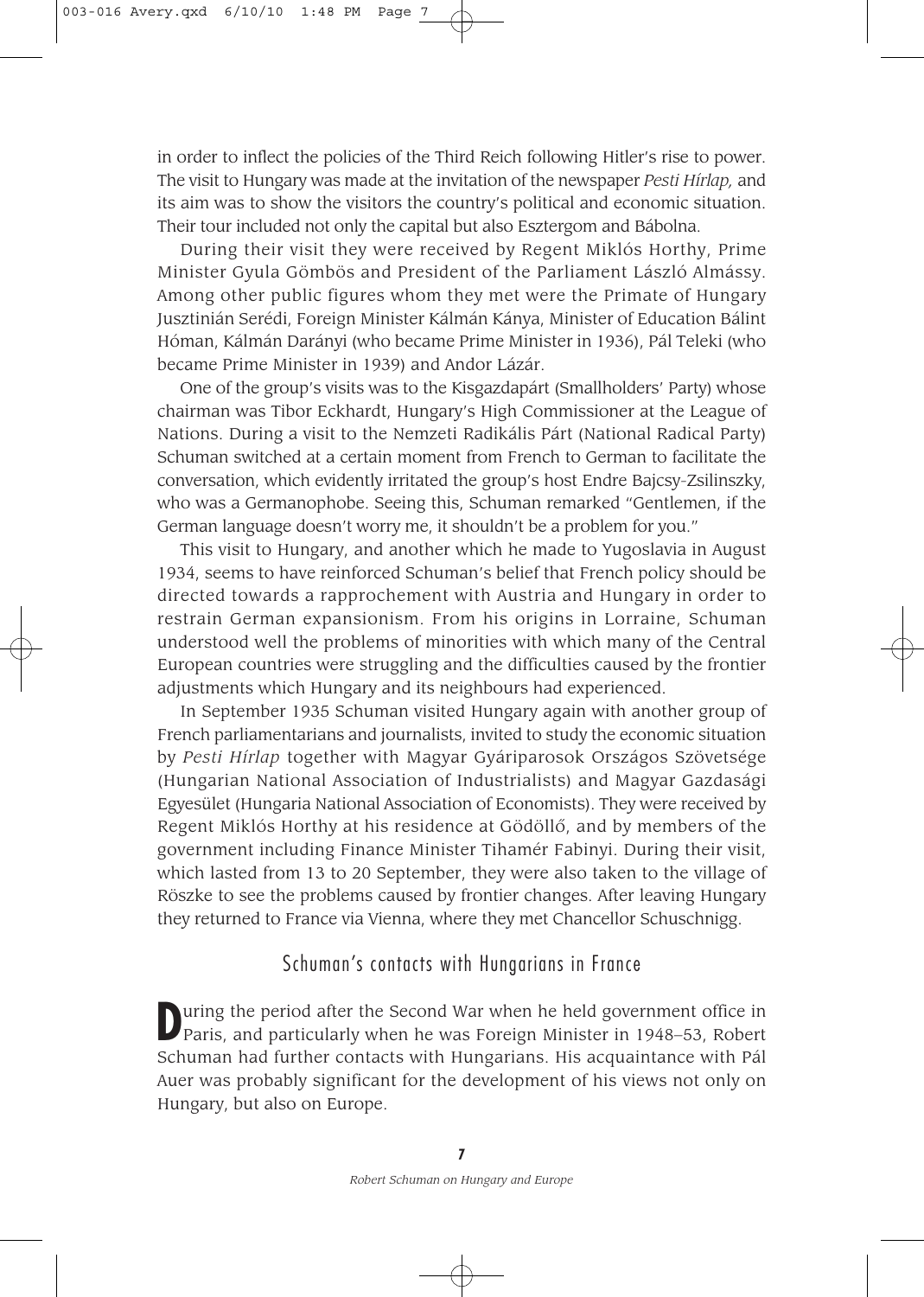Auer, who since 1924 had been a member of the Pan Europa movement founded by Count Richard Coudenhove-Kalergi, was legal adviser at the French Embassy in Budapest before the Second War and Hungary's first minister in Paris after it. In 1947 when Prime Minister Ferenc Nagy was forced to leave Hungary, Auer was one of the diplomats who resigned, and he stayed in France where he became an active member of the Hungarian émigré community and was a correspondent of Schuman. From 1948 he was a member of the Board of Magyar Nemzeti Bizottmány (Hungarian National Committee) of which Schuman knew several other members as a result of his visits to Hungary. Auer founded in 1949 Magyar Európa Tanács (Hungarian Council for Europe) and later Közép- és Kelet-Európai Bizottság (Committee for Central and Eastern Europe) to which Schuman was invited to speak. In 1955 Schuman also became a member of the Comité France-Hongrie founded by Pál Auer and Jules Romains with the aim of pursuing cultural relations between the two countries.

Auer was succeeded as minister in Paris by Count Mihály Károlyi, known as the 'Red Count'. At a meeting in 1949 with Henry Gauquié, French minister in Budapest, who was then in Paris, Károlyi complained that he had not yet succeeded in obtaining a meeting with Robert Schuman, who had been appointed foreign minister four months previously, and he asked Gauquié to intervene on his behalf. Károlyi reported that during this conversation Gauquié remarked ironically concerning Schuman *"Qu'est-ce que vous voulez que je fasse avec un homme qui prie tout le temps?"* (What can one do with a man who prays all the time?).

Nevertheless, as a result of this meeting, Schuman received Károlyi two days later and treated him courteously. As a fervent Catholic, Schuman had been shocked by the treatment of the Church in Hungary; after the arrest and trial of Cardinal Mindszenty in 1949 he expressed his disapproval in a statement to the press. Later, in 1949, Schuman accepted a courtesy visit from the new Hungarian minister in Paris, Zoltán Szántó, who was one of the founders of the Hungarian Communist Party supported by Moscow.

#### Schuman's speech of 3 November 1956

**I** come now to the speech made by Robert Schuman in Luxembourg on 3 November 1956 in which he appealed to his audience to "welcome the come now to the speech made by Robert Schuman in Luxembourg on people of the East". At the time, Schuman was no longer a minister but still a member of the French Parliament. Luxembourg was not only his native place but also the seat of the institutions of the European Coal and Steel Community including its High Authority,<sup>6</sup> although its Assembly<sup>7</sup> was based in Strasbourg.

<sup>6</sup> ■ The High Authority was the precursor of the European Commission, which is now located in Brussels. 7 ■ The Assembly was the precursor of the European Parliament, which is still based in Strasbourg.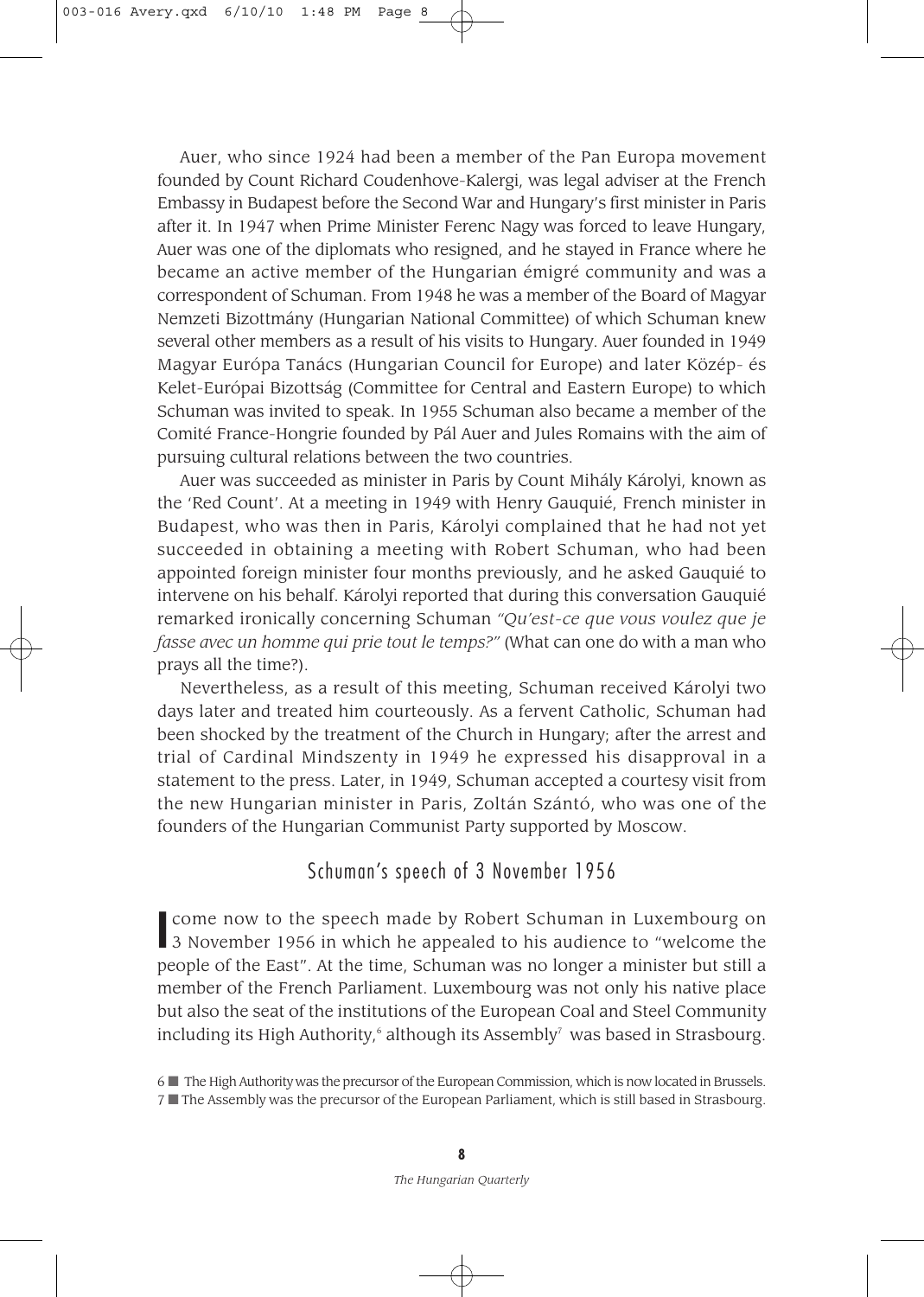The speech was given at a dinner of the Luxembourg Rotary Club, which took place at the Casino and was attended by many important figures, including the Prime Minister of Luxembourg, Joseph Bech, four ministers of the Luxembourg government, several members of the European Coal and Steel Community's High Authority, the Grand Marshal of the Court (representing Luxembourg's Grand Duke), the ambassadors of France, Belgium, Germany, Italy and the USA, as well as members of Rotary Clubs from neighbouring cities in France and Belgium. The theme of the event and of Schuman's speech was *"L'intégration européenne est-elle un objectif valable et d'actualité?"* (Is European integration a valid aim at the present time?) $^{\circ}$ 

In his speech<sup>9</sup> Schuman begins by asserting that despite current difficulties Europe is still on the agenda and is relevant to contemporary political problems. He refers to the situation in different parts of the world where "Europe is being attacked", mentioning particularly the Middle East, Suez, Asia and Africa, where attacks are being made on French interests and on Europeans living in the former colonies. The French government, he says, wants to launch a European programme of aid for these countries and for Europe itself. He continues:<sup>10</sup>

*Notre solidarité devra jouer en faveur des régions, de toutes les régions sousdéveloppées en Europe d'abord—et il y en a—puis dans les régions que les nations européennes ont prises en charge. En deuxième ligne, ce qui fait l'actualité du problème européen, c'est la nécessité de concentrer nos ressources et nos énergies sur le plan économique d'abord. Inutile de vous en parler longuement. Les entreprises doivent être modernisées, doivent se spécialiser, les investissements doivent être plus rationnés, il faut mettre en commun les matières premières, la main d'œuvre, les capitaux, les inventions, les progrès techniques. Tout ceci suppose une organisation européenne. Dans le domaine politique, il y a les blocs de puissance qui se sont créés, les anciens: les États-Unis d'Amérique, Commonwealth Britannique, les nouveaux: le bloc soviétique (qui aujourd'hui subit certains ébranlements dont nous ne pourrons pas encore à l'heure actuelle mesurer la portée, nous ne savons pas si, ce qui est mis en cause, est la doctrine ou simplement la discipline), nous avons des ensembles*

8 **The text of Schuman's speech and the introductory and concluding speeches of the chairman** of the event, Albert Wehrer, are recorded in a typewritten report of 17 pages, apparently made by the Luxembourg Rotary Club. My copy of the document bears the stamp 'Hohe Behörde Bibliothek' (Library of the High Authority) with the number 7736 and the date stamp 10 Dec 1956. The report appears to have been compiled on the basis of notes or a tape recording made at the dinner, since —as indicated in the notes below—some passages in the typescript represent (or mis-represent) spoken words. Probably Schuman used written notes for his speech, and added remarks extempore as he spoke.

9 ■ I reproduce here not the full speech (12 pages of typescript) which concerns mainly the challenges facing the six members of the Community at the time, but two sections (equivalent to about 2 pages of typescript) in which he refers to Eastern Europe.

10 ■ Page 6 of the typescript.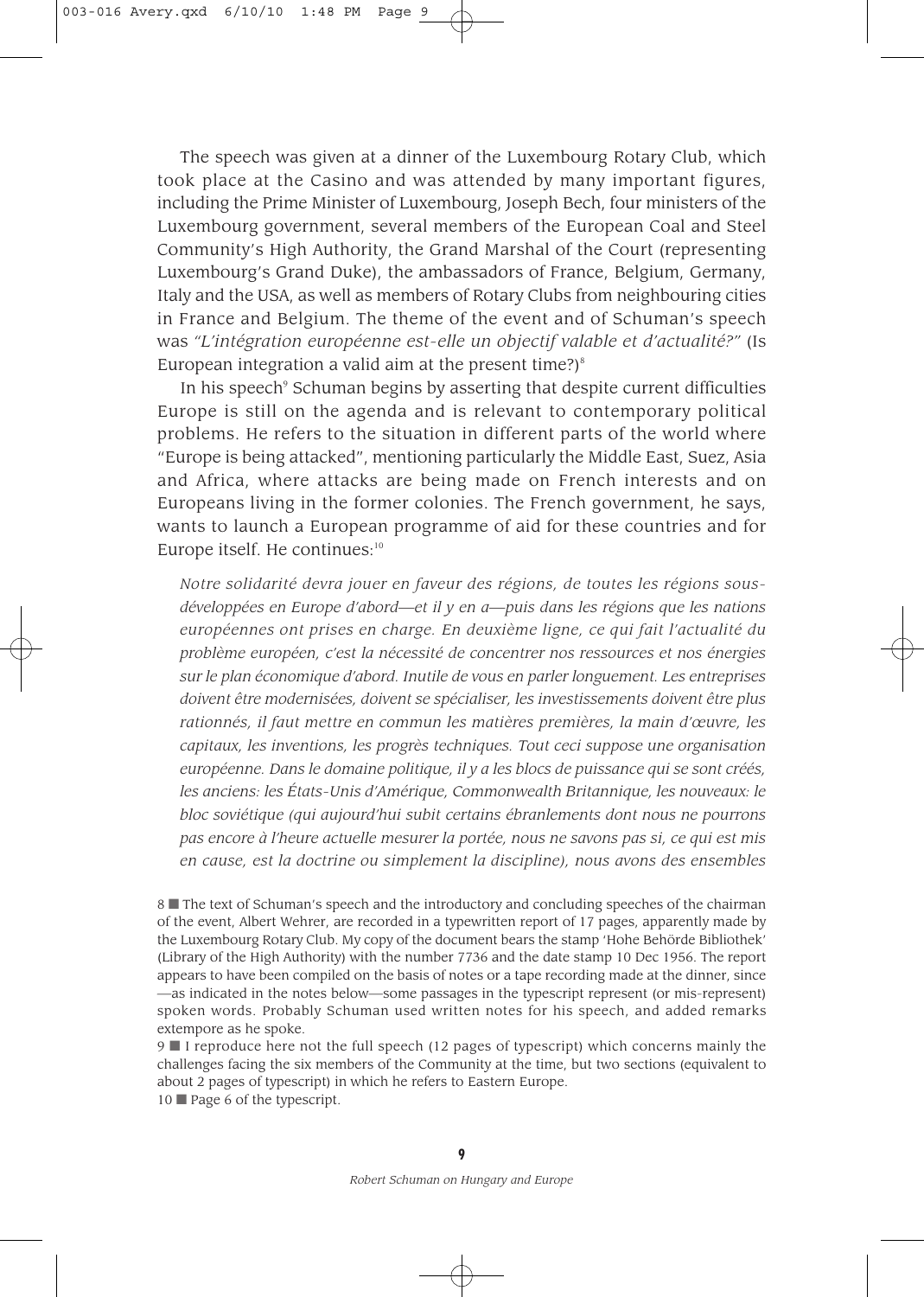*comme la Chine, l'Inde, ensembles techniques et culturels. Nous avons la Ligue Arabe dont je vous ai parlé tout à l'heure. L'Europe seule est déchirée, désunie, malgré ses affinités réelles et profondes, et c'est là, Messieurs, le véritable scandale de l'heure actuelle. Ce roˆle de l'Europe, loin d'être achevé, se renouvelle. Il nous faut l'Europe à l'égard des territoires d'Outre-Mer, j'en dirai un mot tout à l'heure, je l'ai dit tout à l'heure, à l'égard aussi des peuples de l'Est qui aujourd'hui s'affranchissent. L'Europe doit se sauver et se maintenir non seulement pour elle-même, mais pour le monde qui a besoin d'elle plus que jamais. Aucune diversion, aucune de nos difficultés ne nous en dispense. Au contraire, toute difficulté nouvelle fait apparaître davantage encore cet impérieux devoir.* 

#### Translation:

We must show our solidarity in helping the regions, beginning with all the underdeveloped regions of Europe—and there are plenty of them—and then the regions for which the European nations have taken responsibility. In the second place, and this is what makes the European question topical, we need to concentrate our resources and our energy above all on the economic level. I don't need to talk to you at length about this. Firms need to be modernized, to specialize, investments need to be rationed, we need to pool raw materials, the workforce, capital, inventions, technical progress. All this requires Europe to organize itself. In the field of politics, power blocs have been created: old ones, like the United States of America and the British Commonwealth, and new ones like the Soviet bloc (which today is undergoing disruption whose extent we cannot measure at the present time; we do not know if what is being challenged is doctrine or simply discipline), we have entities like China and India, technical and cultural entities, and we have the Arab League, which I mentioned earlier. Europe alone is divided and disunited, despite its real and deep affinities, and that, gentlemen, is the true scandal of our time. Europe's role, far from being finished, is renewed. We need Europe for the overseas territories—I will say a word about them in a moment—and as I said a moment ago, we need it also for the peoples of the East who today are freeing themselves. Europe must preserve and maintain itself not only for its own sake, but for the world which needs it more than ever. No diversions, none of our difficulties, can absolve us from this. On the contrary, every new difficulty highlights further our compelling duty.

Schuman goes on to explain what he means by European integration. One of its requirements is the possibility for authority to be exercised without unanimous agreement, for decisions of the majority to be binding on the minority, as is the case in democracies. Reviewing the experience of international organizations he argues that after deliberation you need to take decisions, and comments that in the European Coal and Steel Community the mere fact that a decision of the Authority is possible incites the member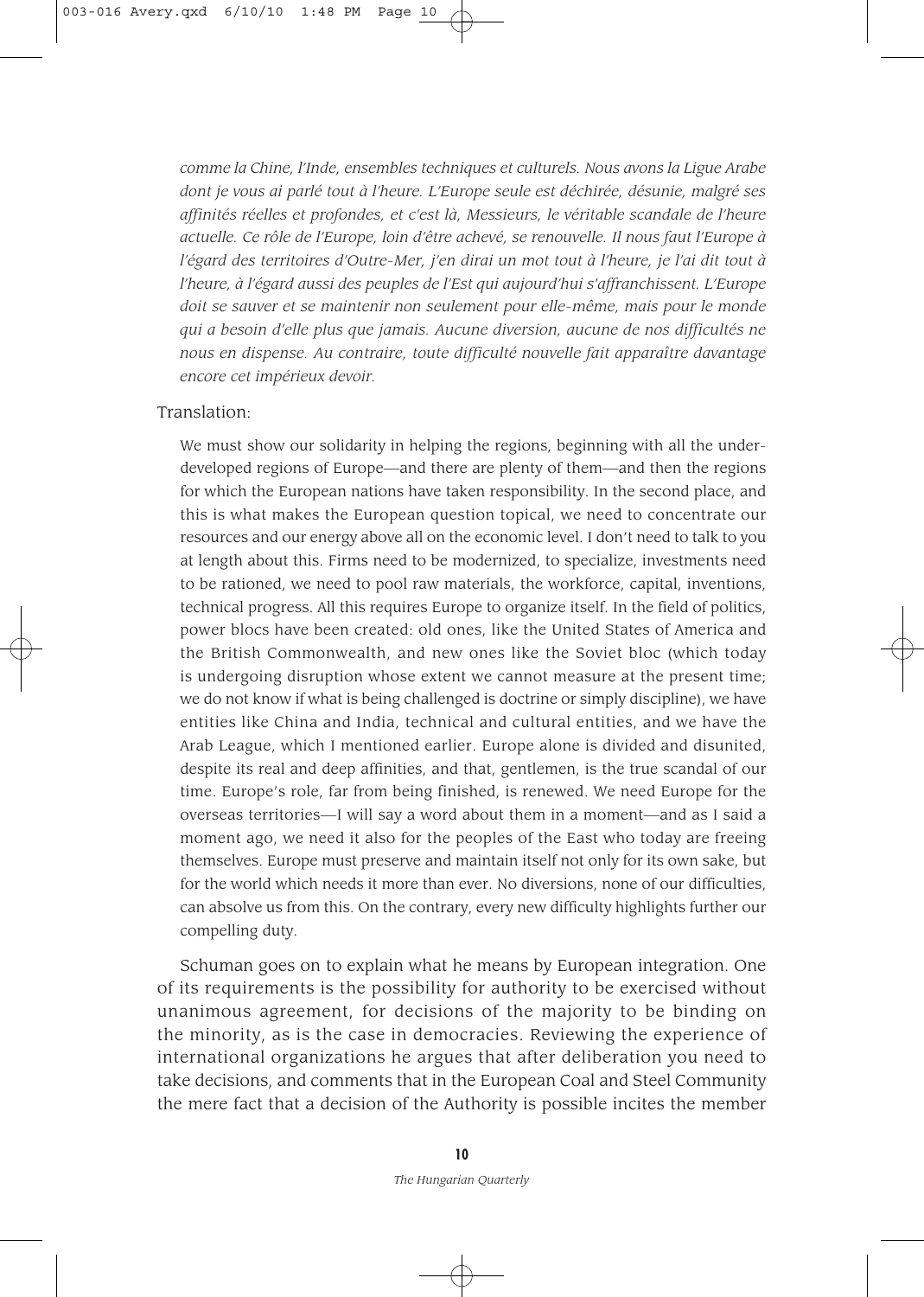states to reach agreement. *"Il suffit d'avoir le pouvoir pour n'avoir pas à s'en server"* (It's enough to have the power for its use not to be necessary).

The major part of the speech is devoted to the ideas under discussion at the time among the Six for the creation of the common market (European Economic Community) and Euratom (European Atomic Energy Community). He explains that with the common market there will be a single market for the six member countries, in the same way as for a single country without internal frontiers. This will involve the free movement not only of goods but also of services, labour and capital. The purpose of the common market will be to improve living standards, and it will need to be regulated. National economic policies will have to be coordinated, and currencies will need to be unified or at least made convertible. He admits that France, with its tradition of protectionism, lags behind its partners in explaining to the public the benefits which the common market can bring. Lessons can be learned for the Six from cooperation between the three Benelux countries.

Schuman concludes his speech:<sup>11</sup>

*L'Europe n'est pas une chose simple, parce qu'elle n'est pas une vue de l'esprit que chacun peut construire à sa façon, elle est une entreprise qui exige en dehors de toute technicité éprouvée, la confiance que la nation a en elle-même et la confiance qu'elle place dans la bonne foi de ses partenaires. Messieurs, j'ai parlé longtemps de technique et je m'en excuse. Après un repas en Luxembourg, c'est un grand effort. Mais j'ai voulu ce soir, aussi brièvement que possible vous faire les confidences de nos préoccupations, de notre volonté à la fois de réussir avec les autres partenaires, mais aussi de mettre de notre coˆté les meilleures chances. Mais vous ne me comprendriez si, avant de terminer, je n'insisterais pas sur un nouvel aspect du problème européen. Nous devons faire l'Europe non seulement dans l'intérêt des pays libres, mais aussi pour pouvoir y accueillir les peuples de l'Est qui, délivrés des sujétions12 qu'elles ont subies jusqu'à présent, nous demanderont13 leur adhésion et notre appui moral. Depuis de longues années, nous avons douloureusement ressenti la ligne de démarcation idéologique qui coupe l'Europe en deux. Elle était imposée par la violence, maintenue par la force, avec effort. Puisse-t-elle s'effacer dans la liberté. Nous considérons comme partie intégrante de l'Europe, de l'Europe vivante, tous ceux qui ont le désir de nous rejoindre dans une communauté reconstituée. Nous rendons*

11 ■ Pages 14–15 of the typescript.

12 ■ The typescript reads 'suggestions' which in this context cannot be correct, but is easily explicable by the fact that in spoken French the words 'suggestions' and 'sujétions' sound similar; presumably the person who transcribed the speech (perhaps from a tape recording) chose the more familiar word 'suggestions'.

13 ■ The typescript reads 'demanderons' which is grammatically incorrect (first person plural instead of third person plural). As in the preceding case, the error is easily explained since the French words 'demanderons' and 'demanderont' are pronounced identically. The text as published in *France-Forum* in 1963 read 'demanderaient' but in my view 'demanderont' is more appropriate here.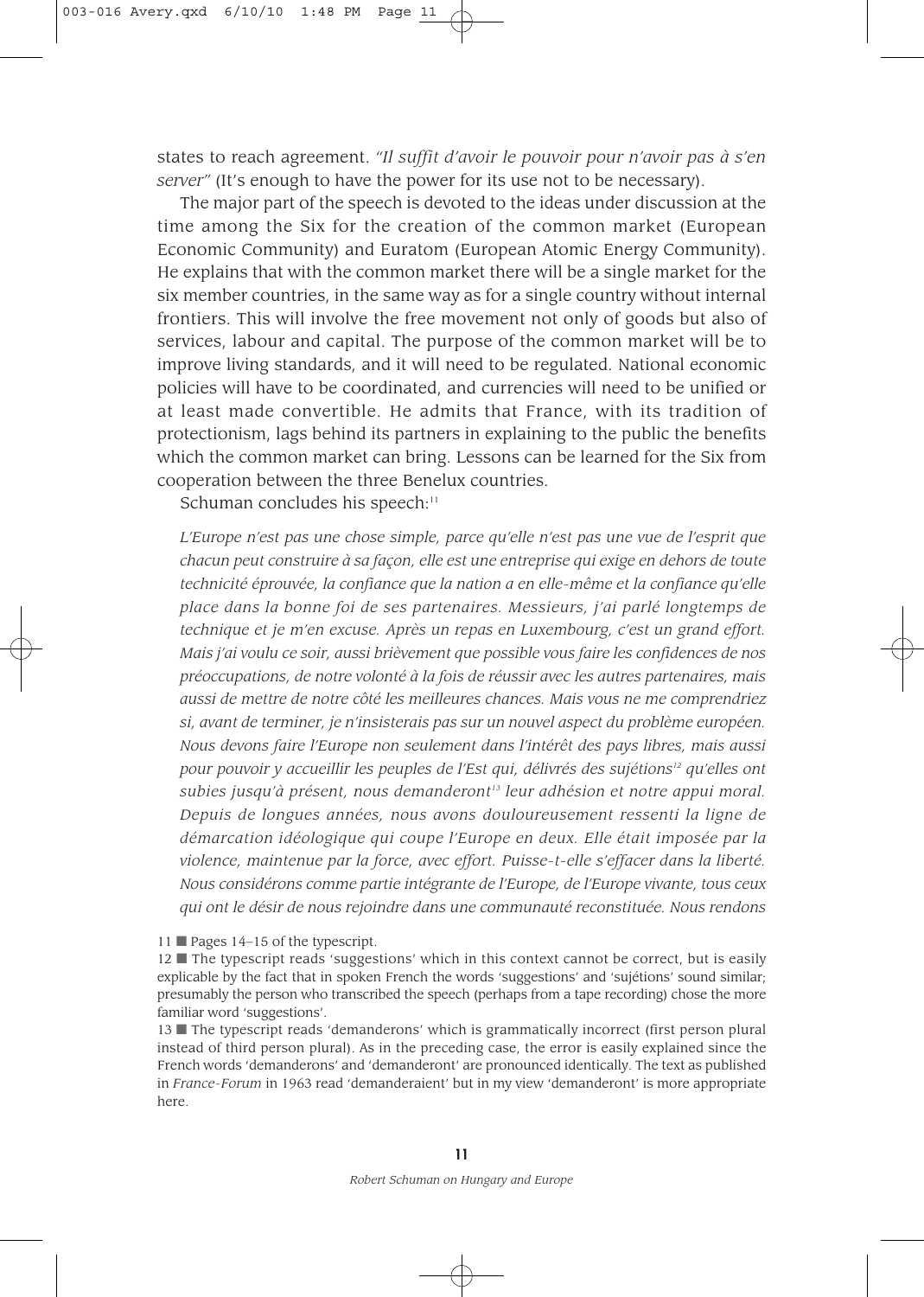*hommage à leur courage, à leur fidélité, comme à leur souffrance et à leurs sacrifices. Nous leur devons l'exemple d'une Europe Unie et fraternelle. Chaque pas que nous faisons dans ce sens constituera pour eux une chance nouvelle. Ils ont besoin de nous dans l'immense tâche de réadaptation qu'ils auront à accomplir. La Communauté Européenne doit créer l'ambiance pour une compréhension mutuelle dans le respect des particularités de chacun, elle sera la base solide d'une coopération féconde et pacifique. Ainsi s'édifiera une Europe nouvelle, prospère et indépendante. Messieurs, notre devoir est d'être prêt.*

#### Translation:

Europe is not something simple, because it's not a way of thinking that you can make up just as you like, it's an enterprise that requires not only tested technical expertise but also the confidence that a nation has in itself and in the good faith of its partners. Gentlemen, I'm sorry, I have talked for a long time about technical matters, and that's a big effort after a meal in Luxembourg. But this evening I wanted to share with you, as briefly as I could, our concerns and our wish to succeed with the other partners and to give ourselves the best chance of success. But you would not understand if, before concluding, I did not underline a new aspect of the European problem. We must make Europe not only in the interests of the free countries, but also to be able to welcome the peoples of the East who, freed from the subjection that they have suffered until now, will ask to join us and request our moral support. For many years we have been painfully conscious of the ideological demarcation line that cuts Europe in two. It was imposed by violence, and maintained—with an effort—by force. Let it disappear in freedom! We consider all those who wish to join us in our renewed community to be an integral part of Europe, the living Europe. We salute their courage, their fidelity, as well as their suffering and their sacrifices. We owe them the example of a united and fraternal Europe. Each step we take in this direction will be a new opportunity for them. They need us in the immense task of adaptation that they will need to complete. The European Community must create the atmosphere for mutual understanding, while respecting each one's individual characteristics, and provide a solid basis for fruitful and peaceful cooperation. In this way a new, prosperous and independent Europe will be built. Gentlemen, our duty is to be ready.

What can we deduce from this speech? Although Schuman does not refer to Hungary explicitly, his reference to "the Soviet bloc undergoing disruption" must surely allude to the events which had been taking place in Budapest in the preceding days. His parenthetical remark that "we cannot measure the extent of this disruption at the present time; we do not know if what is being challenged is doctrine or simply discipline" reveals that Schuman was concerned by the implications of the Hungarian uprising, but—like others in the West—did not yet understand what was really happening. The way in which this remark is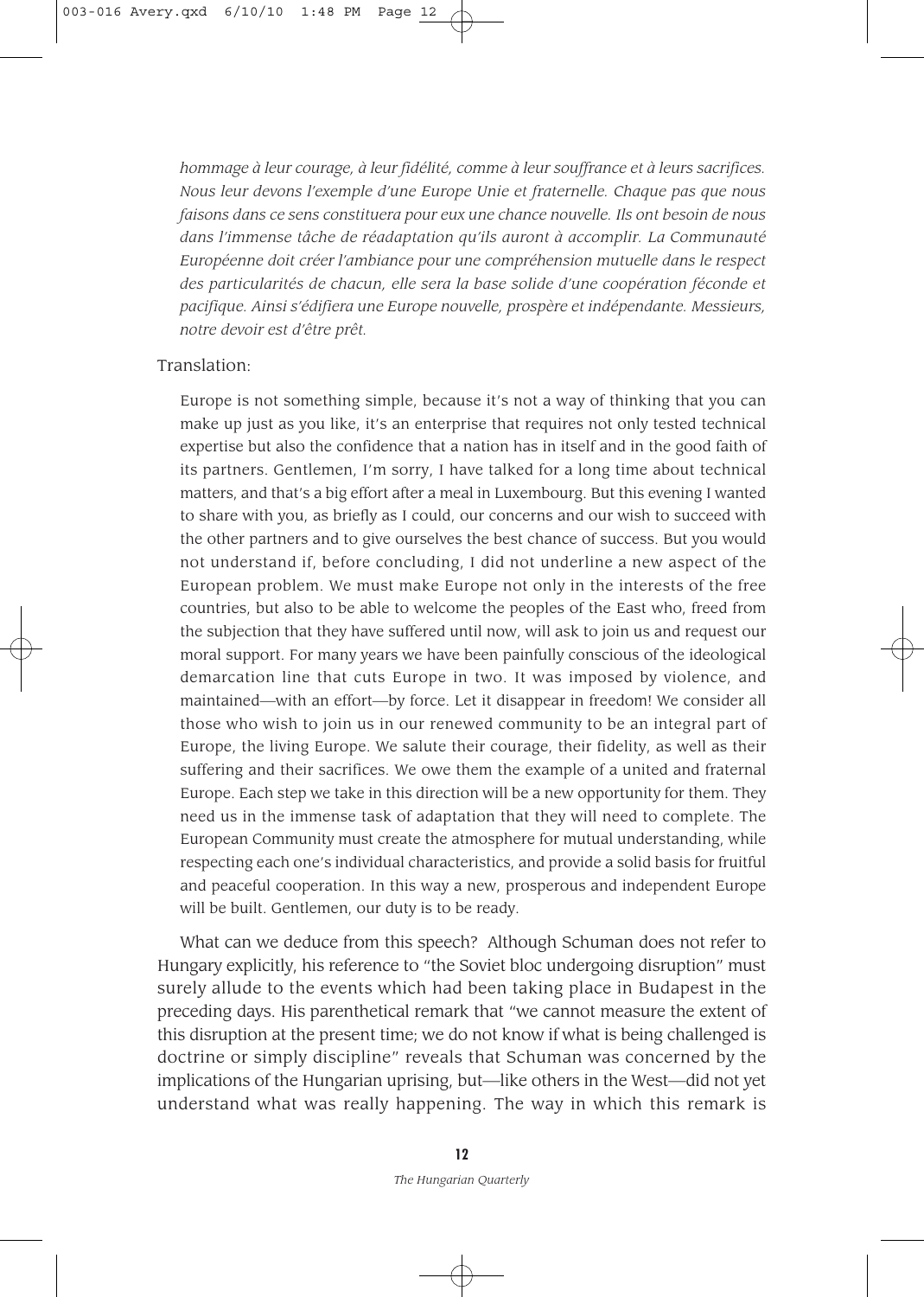introduced, as a digression from Schuman's main theme, suggests that it was added at the last moment in response to the news coming from Budapest.

After returning to the theme of European integration, he reverts implicitly to Hungary with his remark about "needing Europe… for the peoples of the East who today are freeing themselves."

Finally in his conclusion, after apologizing for the length of the speech, he speaks again of the events taking place in Hungary, and in a passionate exordium denounces the subjection of the peoples of Eastern Europe and salutes their "courage, fidelity, suffering and sacrifices". Concerning the demarcation line that divides Europe, his exhortation "Let it disappear in freedom!" strikes us now as a forerunner of later declarations about the Berlin Wall. We can see now that Schuman's appeal to "welcome the peoples of the East", his prediction that when "freed from subjection, they will ask to join us" and his call to "consider all those who wish to join us… to be an integral part of Europe" were extraordinarily prescient. With these words Schuman effectively forecast the situation which came about more than 30 years later when the Iron Curtain finally disappeared.

This concluding passage of the speech, departing from its main themes of European integration and the common market, was no doubt also an addition. One may suppose that the principal materials of the speech were prepared by Schuman in advance, with the aid of his preceding speeches, but the concluding section, referring to a "new aspect" of the European problem, was added at the last moment in response to the events in Hungary.

It is noticeable that nowhere in these passages does Schuman refer by name to Hungary or to communism, and his reference to the "Soviet bloc" occurs only in the sober part of the speech, not in its passionate conclusion. Although the allusions are rather clear, he refrains from making them explicit. This was presumably the result of his experience in the field of diplomacy, where foreign ministers prefer to be discreet and to make verbal attacks under cover of vagueness.

His reference to "the peoples of the East" shows that he viewed Hungary not as an isolated case but as indicative of other countries under Communist rule. In Poland riots had taken place in Poznań in June 1956, and when the Polish Communist Party elected the liberal-national Wladyslaw Gomulka as its First Secretary on 19 October 1956, Soviet troop manoeuvres began at the Polish border; however, as a result of Gomulka's assurance that domestic reforms would not lead to Poland abandoning communism or its treaties with the Soviet Union, no military intervention took place. After information about the Polish events reached Hungary, it was a student demonstration in support of Gomulka that sparked the uprising in Budapest in the last week of October.

We do not know exactly what information Schuman received in the days before his speech about the events which had taken place in Budapest. It is reasonable to suppose that his main source of information was the French press, since he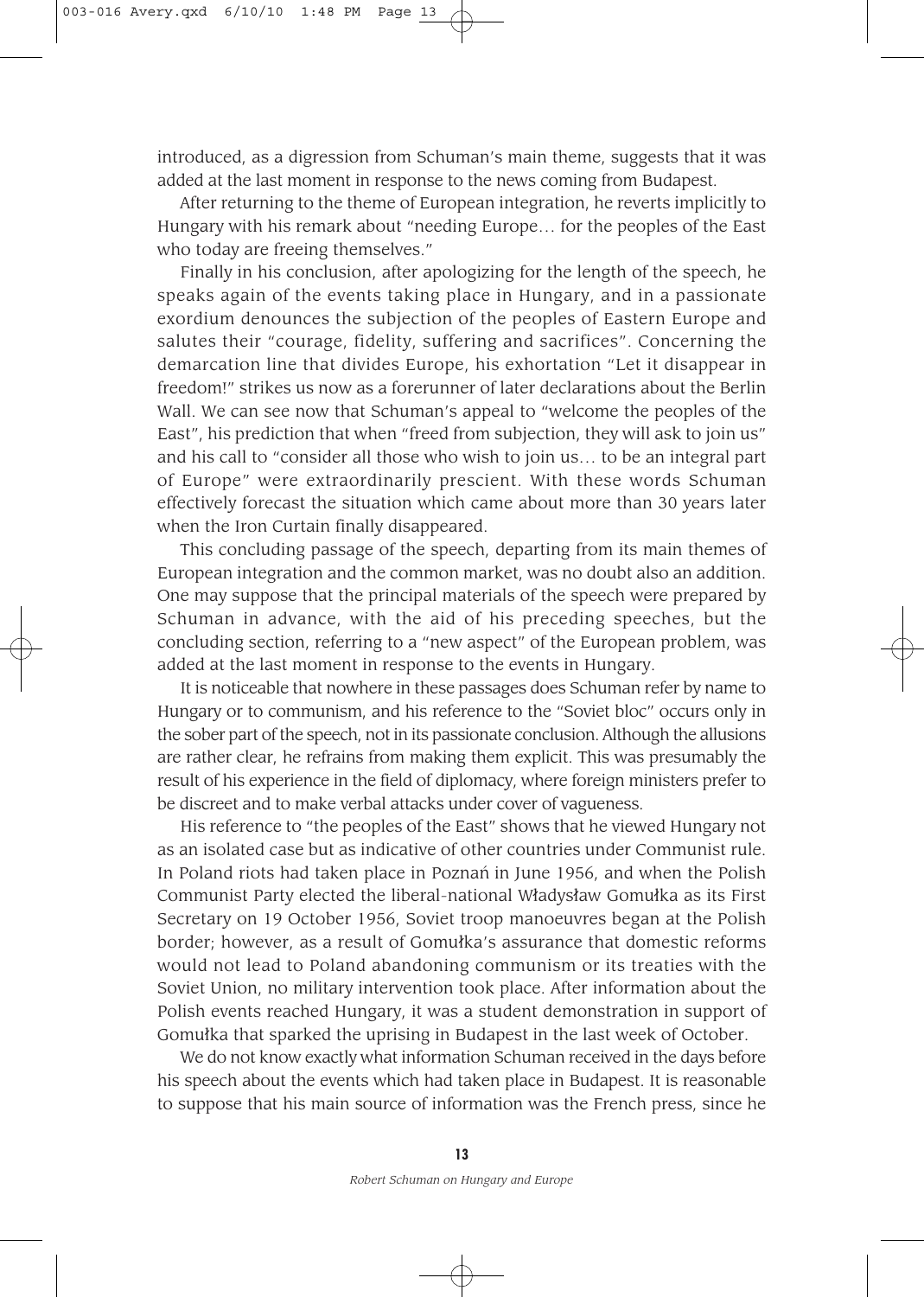was no longer a member of the French government. The information reaching the West was extremely confusing, with the demonstration in Budapest on 23 October, Soviet tanks entering the city on 24 October, Imre Nagy replacing András Hegedûs as Prime Minister, the announcement of the retreat of Soviet troops, and then Nagy's appeal to the United Nations on 1 November. After Schuman's speech on 3 November, Soviet tanks re-entered Budapest on 4 November and were met by the resistance that continued until 10 November.

Having examined the speech, let us look at the political context in the West at the time when it was made.

Concerning Schuman's remarks about the common market, we may note that negotiations were under way in 1956 for a European Economic Community that would create a new framework for European integration with a wider scope than the Coal and Steel Community which had existed since the Treaty of Paris in 1951. An intergovernmental conference of the six member states, which had begun at Val Duchesse in Brussels in June 1956, led to the signing of the Treaty of Rome in March 1957.

Concerning Hungary, the speech was made at a moment when the public in Western Europe was aware of the uprising in Budapest and the Soviet intervention, but many in Hungary and elsewhere believed that order had been restored. The shocking images in the Western press of tanks in the streets<sup>14</sup> provoked a wave of sympathy for the Hungarian people, but at the same time the explanation propagated by Moscow that it was helping the Hungarian government to suppress a counter-revolution organized by fascist reactionaries was widely reported. As we have seen, this version was not accepted by Schuman, but it was endorsed by the French Communist Party, the country's largest left-wing party; in a confused debate that took place in the National Assembly in Paris on 7 November many members were critical of the Hungarian uprising and of the French government's support for moves at the United Nations to condemn the Soviet intervention.

The international position of the French government was handicapped by the fact that it was itself conducting an invasion in another part of the world. Following Nasser's nationalization of the Suez Canal in July 1956, a secret plan for invasion had been formed by the governments of France and Britain; the bombing of Egypt commenced on 31 October, and the country was entered by British paratroops on 5 November and by French forces on the next day. In his speech in Luxembourg on 3 November Schuman referred, as we have seen, to Suez as one of the regions of the world where Europe and the interests of France were being 'attacked', but he made no mention of the Franco-British intervention that had begun in the preceding days.

14 ■ I myself remember seeing in the British press at the time the images of tanks in the streets of Budapest; as a schoolboy of 13, I understood nothing of the situation, but I recall those press reports as one of my first encounters with international affairs.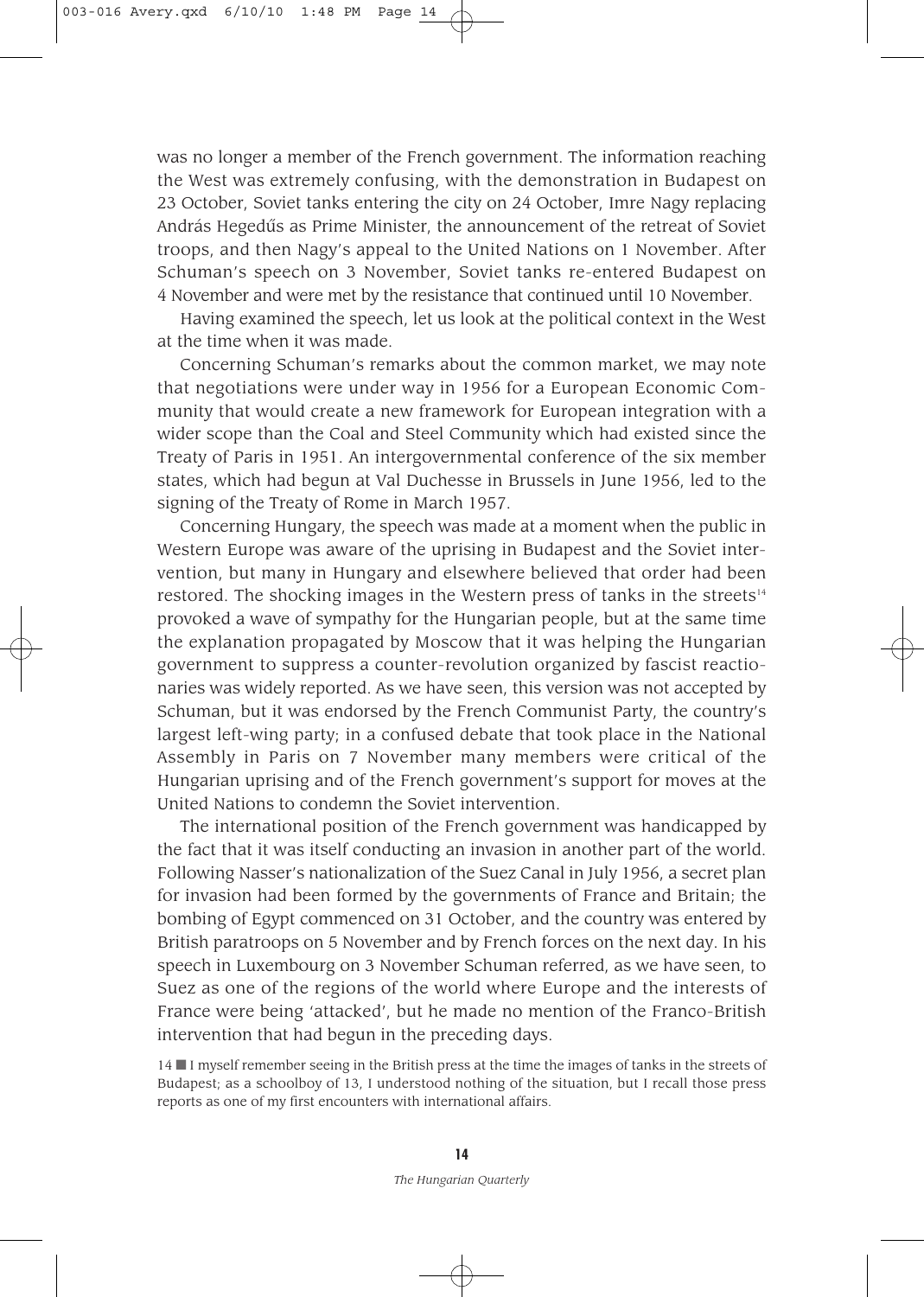## Schuman's vision of European integration

**A** fter retiring from politics Robert Schuman published in 1963 the book *Pour*<br>*l'Europe*<sup>15</sup> in which he set out his reflections on European integration. This, the only book that he published, is a distillation of ideas and themes from the notes, articles and speeches which he had previously made on European affairs.

It is also a testament, concluding with a passionate appeal: *"L'Europe se cherche; elle sait qu'elle a en ses mains son propre avenir. Jamais elle n'a été si près du but. Dieu fasse qu'elle ne laisse pas passer l'heure de son destin, l'ultime chance de son salut.*"16 (Europe is seeking itself, it knows that it has its future in its hands. Never has it been so close to the goal. May God ensure that it does not let pass its hour of destiny, its last chance of salvation.)

Although the book touches on several of the themes mentioned in Schuman's speech of November 1956, such as the need for majority voting, the arguments for a common market, and the lessons to be learned from the European Coal and Steel Community, the Luxembourg speech is not quoted and does not seem to have been a direct source for the text of 1963.

Many passages in the book are of historical interest, such as the analysis of Franco–German relations and the factors which led to the Second World War. Schuman writes as a French citizen and statesman, but with a deep understanding of Germany as a result of his origins in Alsace-Lorraine and Luxembourg. Referring to himself as "a man of the frontier" he argues for a reduction in the importance of frontiers—not their removal, since one cannot rewrite history, but less rigidity so that they become zones of contact rather than barriers between countries. Many themes of the book remain pertinent today, and among them I select for mention two passages which continue to have salience.

Firstly, despite his critique of nationalism (which, he explains, is not the same as patriotism) and notwithstanding his arguments for a supranational authority, Schuman insists on the role of nations and states. *"Il ne s'agit pas de fusionner les états, de créer un super Etat. Nos états européens sont une réalité historique; il serait psychologiquement impossible de les faire disparaître. Leur diversité est même très heureuse, et nous ne voulons ni les niveler ni les égaliser.*"17 (It's not a question of merging states or of creating a super-state. Our states in Europe are a historical reality; it would be psychologically impossible to make them disappear. In fact their diversity is a good thing, and we do not wish to level them or make them the same.)

Secondly, although he was a man of broad ideas and vision, Schuman understood from his experience in politics that the construction of Europe

17 ■ Ibid, p. 24.

<sup>15</sup> ■ Paris: Les Editions Nagel, 1963. Lajos Nágel, originally a bookseller and publisher in Budapest, emigrated during the Second War to France where he founded a publishing house. 16 ■ Ibid, p. 196.